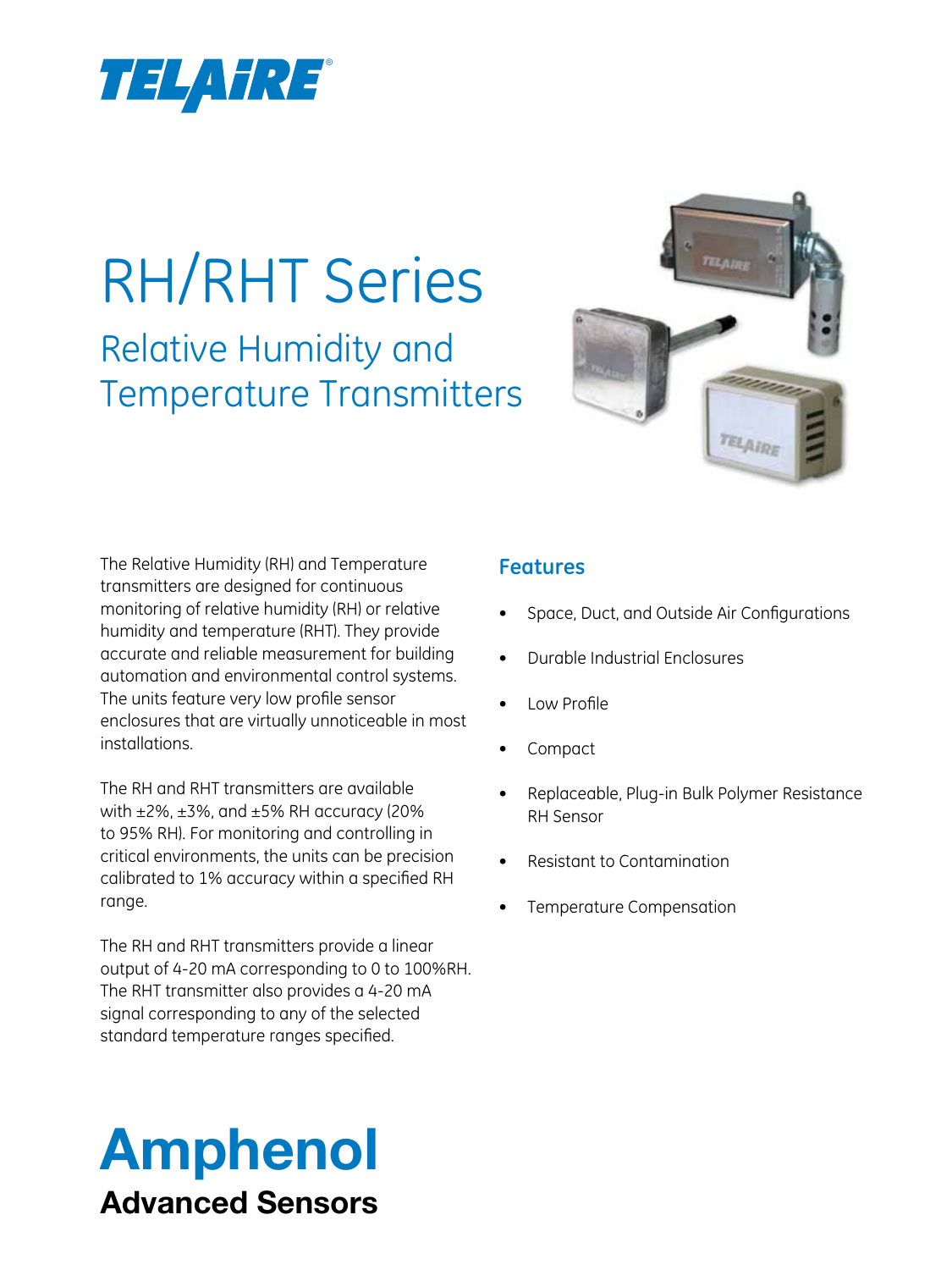## Sensor Enclosure

The relative humidity and temperature sensors are housed in heavy duty, compact, locking enclosures. Enclosures may be removed and painted, which further helps blend them into any environment.

## Sensor

The RH sensor incorporates a bulk polymer resistive element. The polymer is impervious to most contaminants and, since it is a bulk resistance device, surface contamination such as dust will not alter the accuracy of the readings. Imbedded in the polymer is an interdigitated grid which senses resistance change as the polymer absorbs or emits molecules of water.

## **Transmitter**

The electronics are contained in a rugged pressurecast aluminum weatherproof housing designed for maximum protection. Continuous temperature compensation adjusts for temperature-induced change in the RH sensor output. The compensation provides high measurement accuracy over the entire operating range of the instrument.



RH and RHT Duct Mount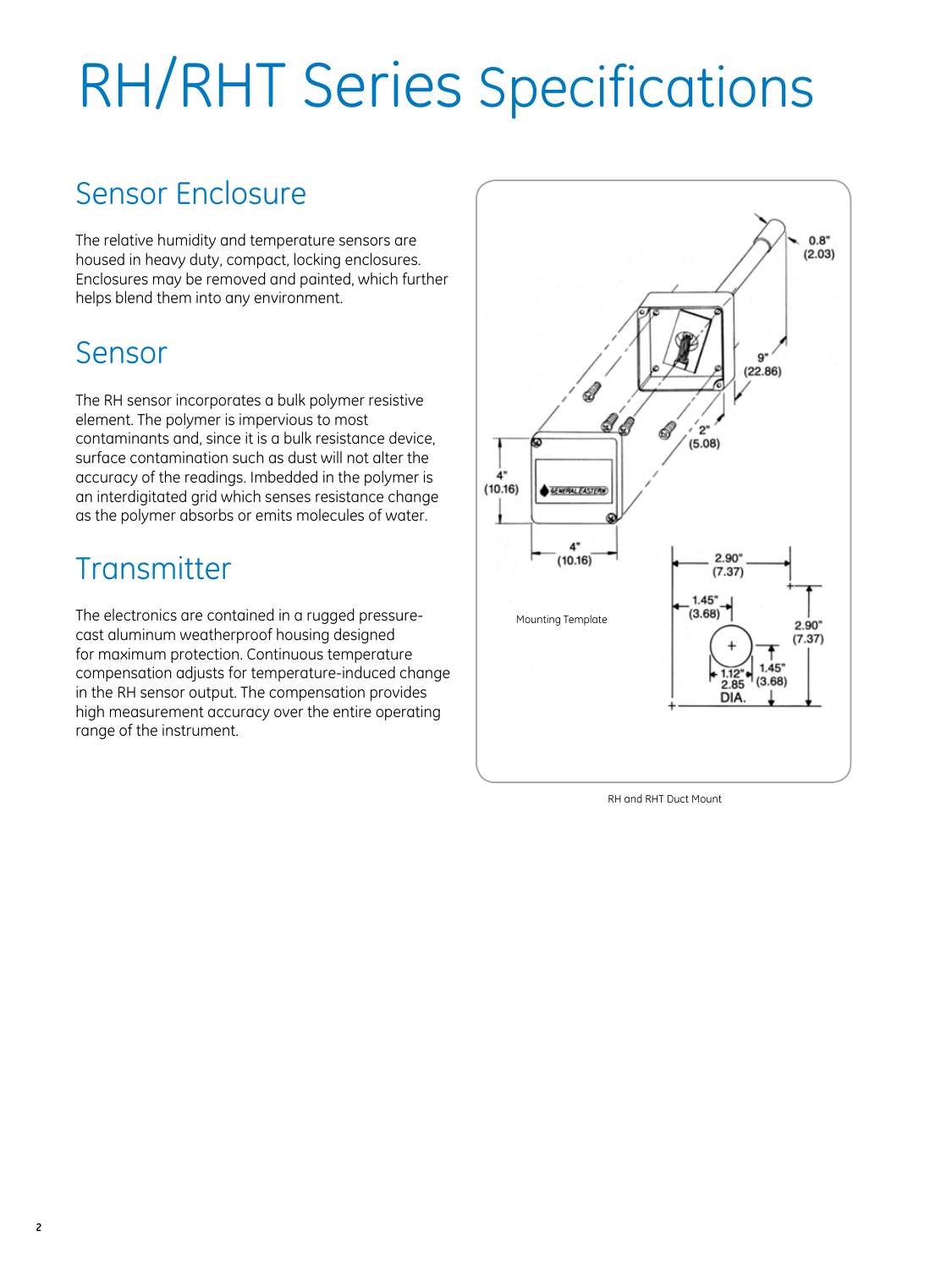## Dimensions and Mounting



RH Space Mount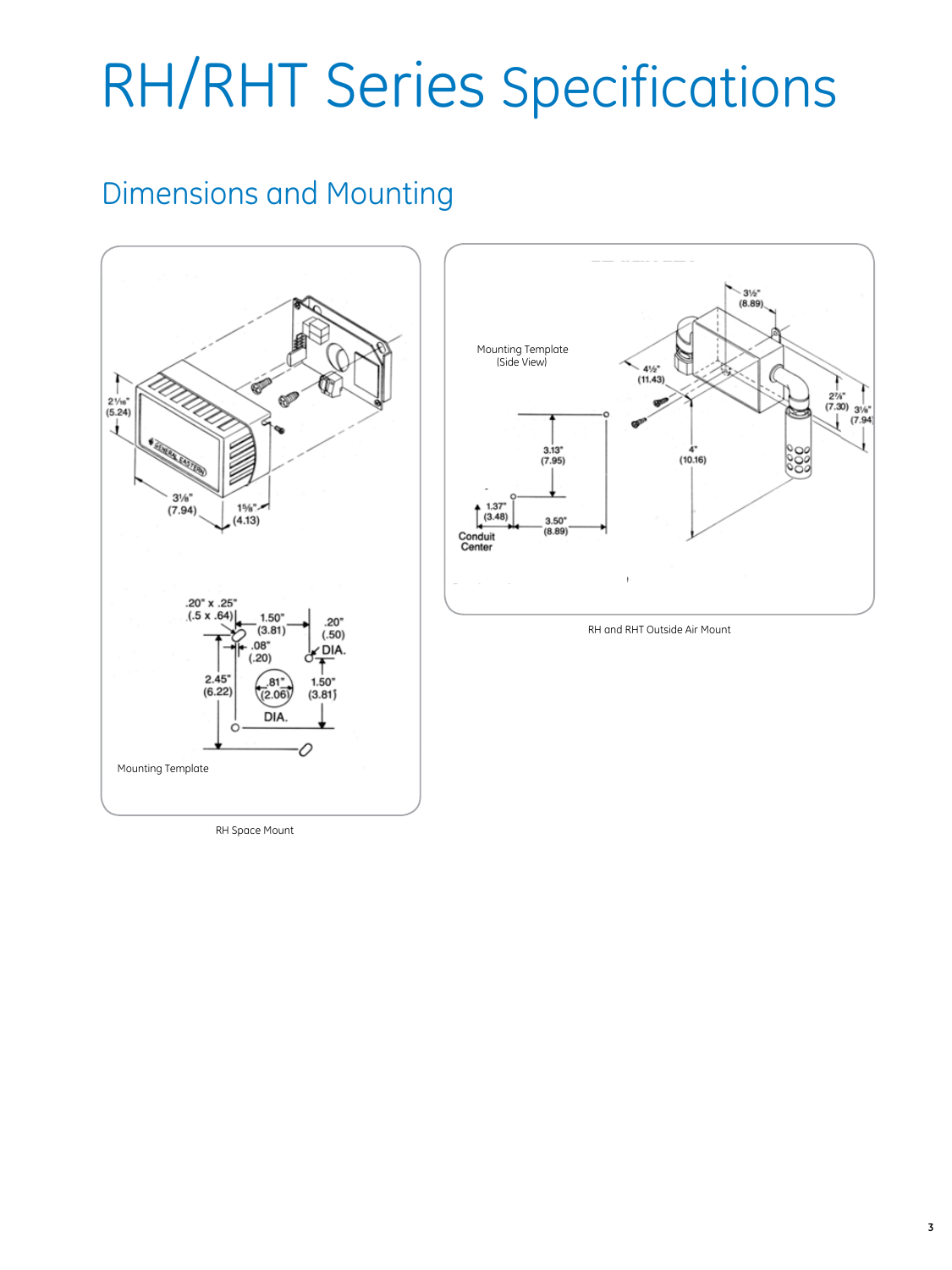# RH/RHT Series Wiring

## Wiring Guidelines

### **Outputs: Relative Humidity**

#### **4·20 mA Current Output**

The 4-20 mA transmitters will provide a linear proportional signal with 4 mA corresponding to 0% RH and 20 mA to 100% RH. These are loop powered devices; therefore, only two wires are required.

#### **0-5 Volt Voltage Output**

The 0 to 5 volt transmitters provide a linear proportional output at terminal "O" with 0 volts equivalent to 0% RH and 5 volts to 100% RH.

The voltage output transmitters can be wired as a three wire transmitter or as a four wire transmitter to eliminate the effects of wire length. The output voltage is with respect to Terminals "N" (power supply return) and/or "G" (signal ground) which are common at the transmitter.

### **Output: Temperature (Optional)**

The temperature option (if ordered) is a separate circuit board but mounted in the same housing along with the relative humidity transmitter.

The 4·20 mA transmitters output is linear and proportional to the range specified when the transmitter was ordered. The low range temperature (4 mA) is marked on the ZERO pot and the high range temperature (20 mA) is marked on the SPAN pot. Standard range is - 20° to 140°F (this range is supplied when no range is specified at time of ordering).

The temperature transmitters are entirely separate circuits from the RH transmitters. Transmitters are loop powered devices. Therefore, only two wires are required. One wire may be common with the RH transmitter.

#### **Wiring**

Wiring for the transmitter should be twisted pair(s) 16·22 AWG approximately 2 turns per inch. In installations near electric motors or sensitive electronic equipment, use shielded cable. Wiring should be run through conduit using the 1/2" EMT compression fitting supplied on the unit.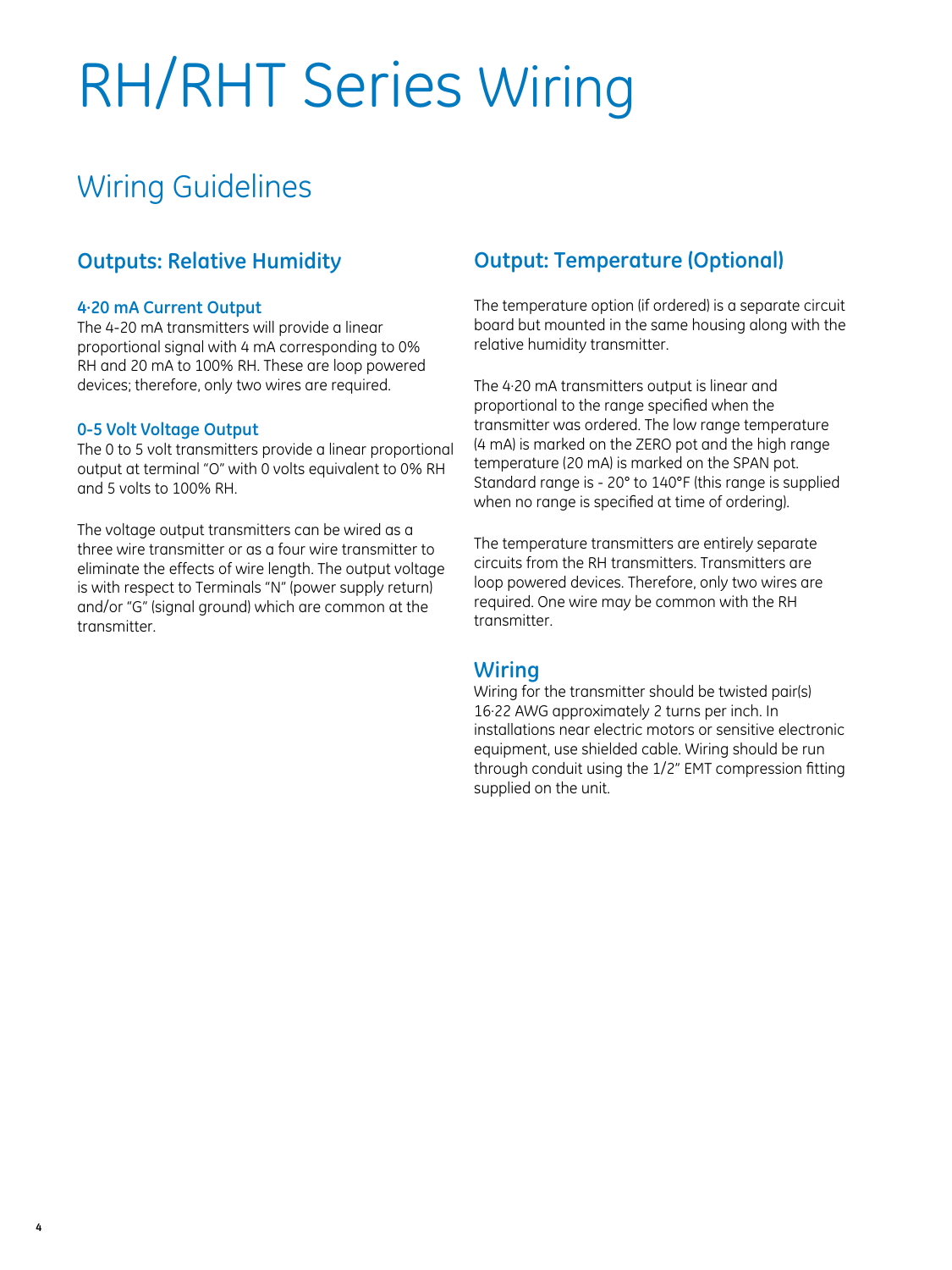# RH/RHT Series Wiring



Wiring Diagram Current Unit



Wiring Diagram Voltage Unit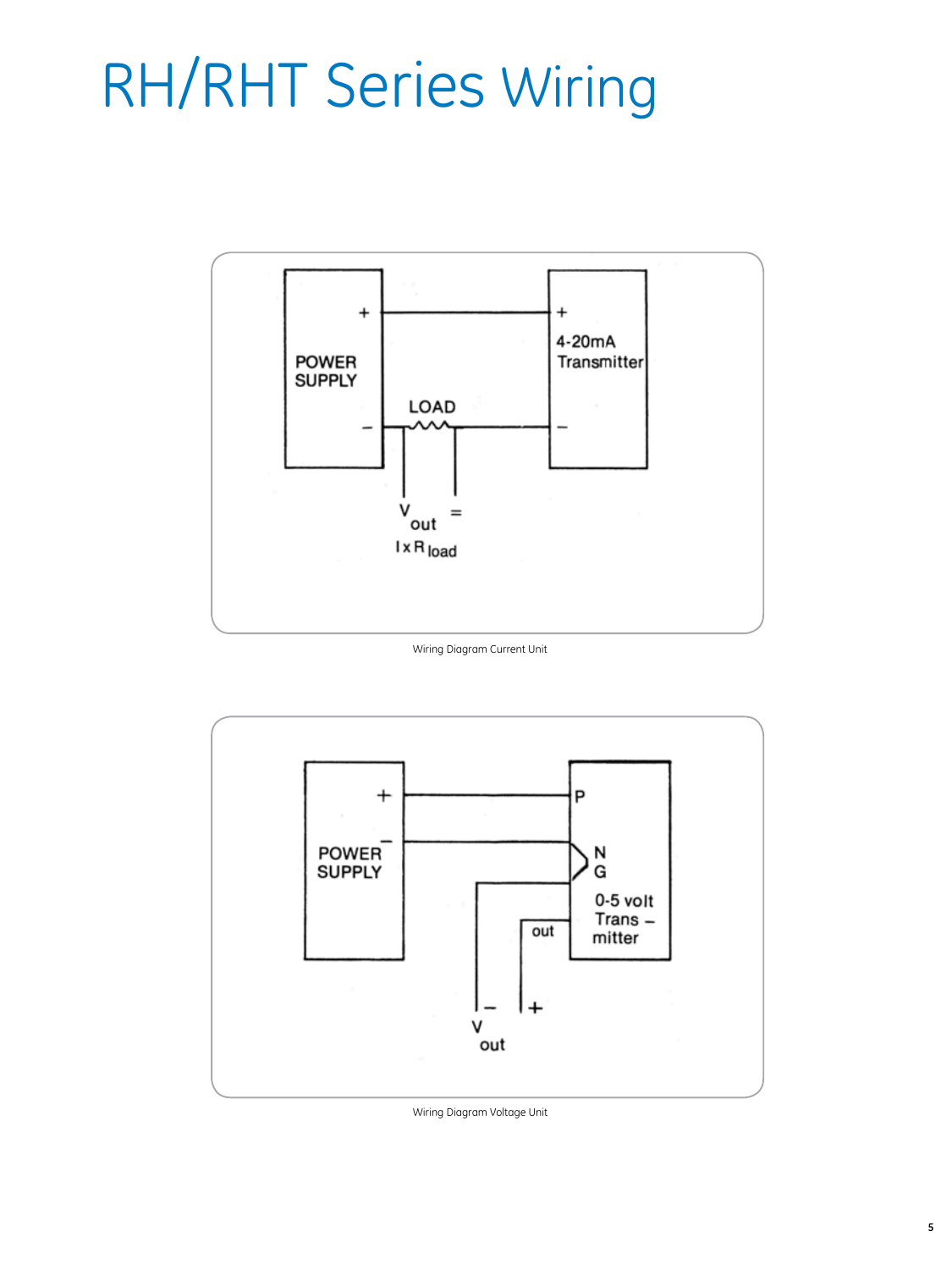## **Humidity**

**Sensing Element** Resistance change of bulk polymer sensor

### **Performance**

#### **Accuracy at 77°F (25°C)**

±2% RH, 20-95% RH ±3% RH,, 20-95% RH ±5% RH, 20 -95% RH including hysteresis, linearity and repeatability

#### **Mechanical: Case Material**

Space: ABS Flame Retardant Duct: Galvanized Steel Outside Air: Pressure Cast Aluminum and Galvanized Steel

**Mounting Configurations** Space, Duct, Outside Air

**Temperature Effect** Less than 0.06% per °F (0.11% per °C)

**Sensitivity** 0.1% RH

**Repeatability** 0.5% RH

**Linearity** See Accuracy

**Hysteresis** Less than 1%

**Sensor Interchangeability** ±3% nominal

#### **Operating Range**

RH Sensor: 0%-99%, RH, non·condensing. -40°F to +170°F (-40°C to +76°C) Electronics: 0%-95% RH, non.condensing. -40°F to +130°F (-40°C to +54°C)

#### **Max. Air Velocity**

10,000 ft/min

**Output Range** 2·wire. isolated loop, powered 4-20 mA, 0-100% RH (standard)

#### **Adjustment**

Zero: ±20%. non·interactive Span: ±10%, non·interactive Long Term Stability: Less than 1 % drift/year typical

#### **Power**

**Supply Voltage**  12-36 VDC

**Max Load**  $\Omega$  = Supply  $\cdot$  10 VDC 0.02 A

**Storage Temperature** -85°F to +158°F (-65°C to +70°C)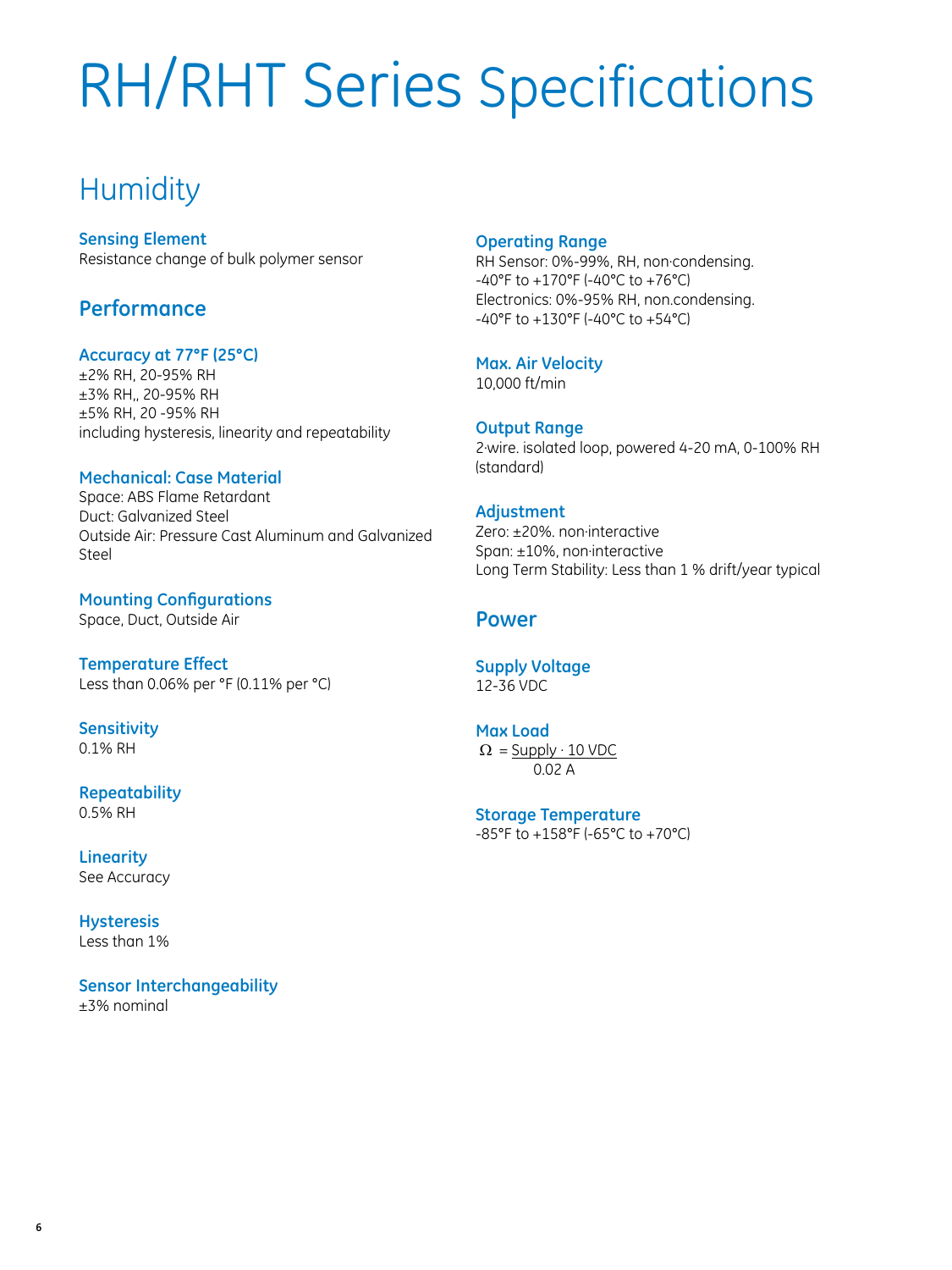## **Temperature**

**Sensing Element** Platinum RTD, 4 wire measurement

### **Performance**

**Accuracy at 77°F (25"C)**  $±0.5$ °F ( $±0.3$ °C)

**Temperature Effect** Less than 0.01% per °F (0.02% per°C)

**Sensitivity** 0.1% RH

**Repeatability:** 0.1% RH

**Linearity** Better than 0.1 %

**Hysteresis** Less than 0.01%

**Sensor Interchangeability** ±0.5°F (±0.03°C)

### **Output Ranges**

4·20 mA

- 20°F to + 140°F (-29°C to +60°C)

#### **Optional**

0°F to +150°F (-18°C to +66°C) 0°F to +100°F (-18"C to +38°C) +32°F to +132°F (0°C to +55°C) +50°F to +130°F (+7°C to +54°C) -40°F to + 140°F (-40"C to +60°C) Custom range

#### **Adjustment**

Zero: ±10%. non·interactive Span: ±10%. non-interactive Long Term Stability: Less than 1% drift per year, typical

Humidity affects you and your operations. Our local representative Is ready to help in your application. Call to discuss the proper selection of a humidity device from the world's largest selection.

Specifications are subject to change without notice.